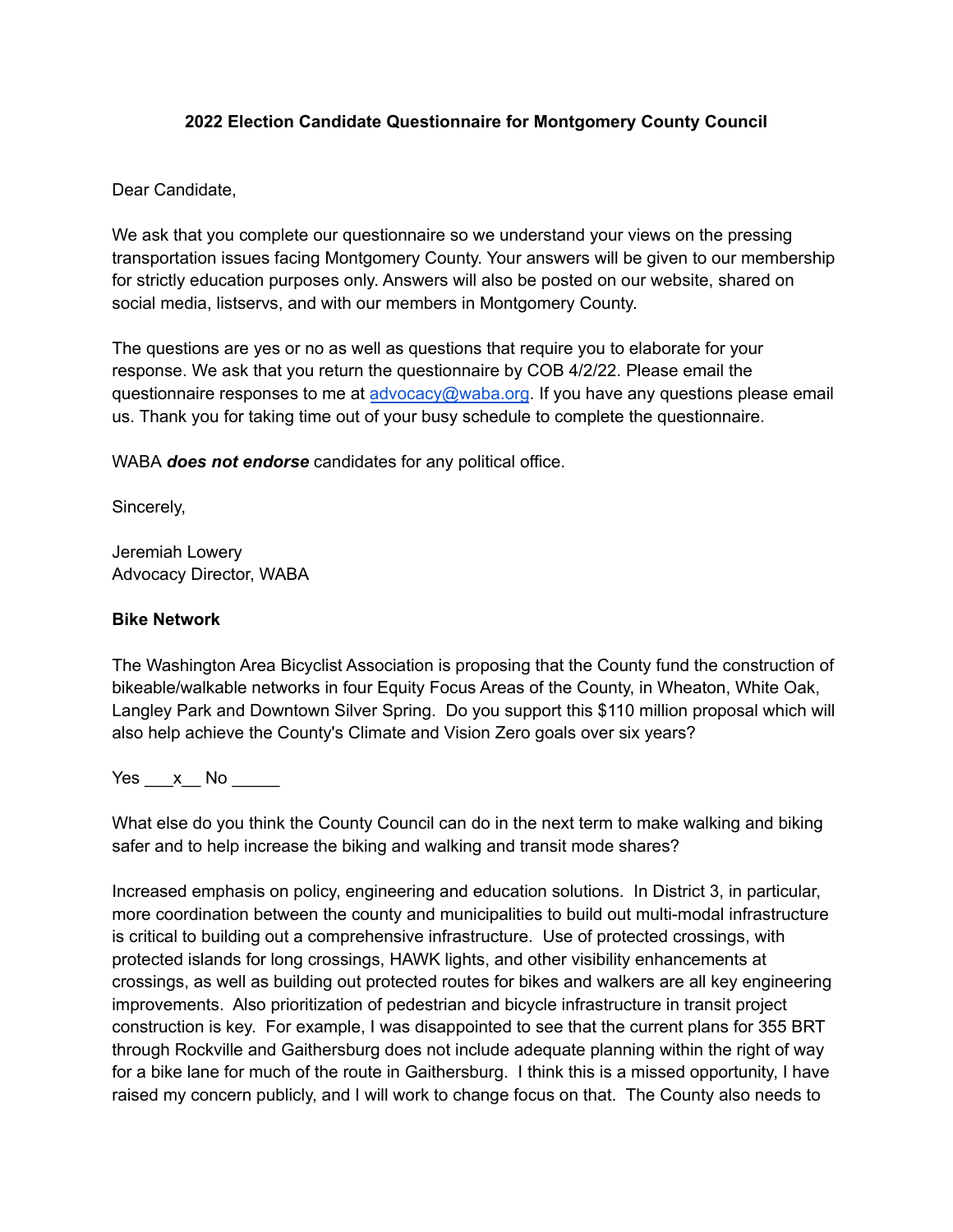work in earnest with the City of Gaithersburg to allow the city to access its \$14m in transit infrastructure funds, which has been stalled due to lack of agreement from the county for over half a decade. It would be a priority of mine to get this funding in place to allow the city to work on its transit priorities.

## **Police out of Traffic Enforcement**

Do you support removing police from all or some traffic enforcement?

 $Yes \_\ x \_\$  No  $\_\_\_\$ 

How will you balance the need for traffic enforcement and equity while in office?

With respect to traffic enforcement, I believe that law enforcement is best utilized focusing on public safety matters. To the extent we can shift low-level infractions and speed enforcement to automated enforcement or other means, I think we should explore that. In Gaithersburg, for example, we have tangible evidence that our speed camera program improves traffic safety without the use of officers in enforcement. We should also focus on policies that prioritize enforcement of serious crimes over minor infractions, de-prioritize/ban what is commonly referred to as "pre-text stops," and train officers on such tactics as community-based policing, de-escalation and bias, to ensure that law enforcement is engaging the public in an equitable manner.

## **Trails - repaving**

Do you support fully funding the budget request of the Parks Department to include monies for repaving the Sligo, Rock Creek and Capital Crescent Trails?

Yes x No  $\blacksquare$ 

**Tunnel**

Do you support funding the \$55m project for this important regional trail connection through downtown Bethesda?

Yes x No  $\overline{a}$ 

Do you support funding that will complete construction of the project within the current FY 23-28 CIP period or sooner/later?

 $Yes_x$  No \_\_\_\_\_\_